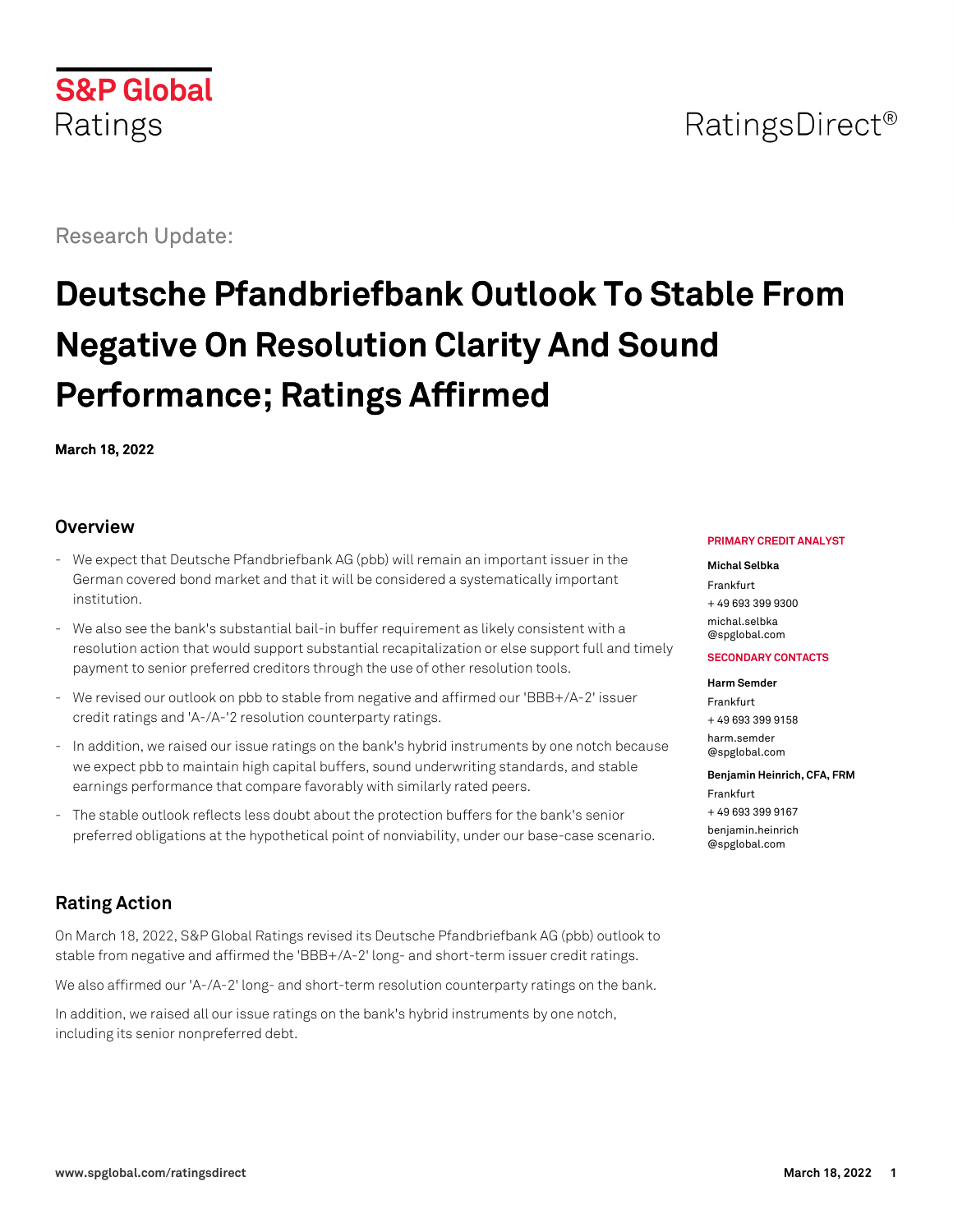## **Rationale**

**We now consider it quite likely that the preferred resolution strategy for pbb would ensure full and timely payment to all senior preferred creditors.** The Single Resolution Board (SRB) conducts regular and event-related reviews of the preliminary public interest assessment (PIA) for each bank under its remit. The PIA is the key determinant of whether the SRB would likely use resolution powers if a bank fails, and so informs the SRB's preferred resolution strategy and the appropriate bail-in buffer requirement for the bank (also known as the minimum requirement for own funds and eligible liabilities [MREL]). Although we think pbb undertakes few critical public functions, our assessment is guided in part by the SRB's 2021 revision to its PIA policy, which placed greater weight on the relevance of a bank's failure amid a theoretical systemic stress event. We understand that in its resolution planning, the SRB has concluded that pbb passes the PIA, given its meaningful scale and, most importantly, its role in the German covered bond market--its outstanding Pfandbrief issuances account for about 7% of the total. We therefore consider it quite likely that the SRB would employ a resolution strategy to ensure timely, as well as full, repayment for senior preferred creditors.

**Our one-notch rating uplift for additional loss absorbing capacity (ALAC) recognizes the sizeable buffer of protection for senior preferred creditors.** We note that the bank publicly states a long-term MREL-ambition level of at least 8% of total liabilities and own funds (TLOF), in line with its binding regulatory target. We assume therefore that the regulator qualifies pbb as a top-tier bank, despite its balance sheet being below €100 billion, and we note that the bank must meet its MREL using only subordinated instruments, which is not the case across the whole European banking sector. This implies the ratio of the bank's ALAC to S&P Global Ratings' risk-weighted assets (RWA) would not fall far below the 11% level that we estimate for Dec. 31, 2021. Indeed, we anticipate the ALAC ratio will vary between 8%-10% by December 2023. This assumes that the bank substantially, but not totally, replaces upcoming larger maturities of senior nonpreferred debt.

**We limit our recognition of ALAC support to one notch only.** So long as the bank maintains an ALAC ratio comfortably above 6%, we could assign up to two notches of ALAC uplift to our long-term issuer credit rating. Although we ordinarily do this for banks where we have good visibility on the likely use of resolution tools to ensure continuity of operations, we see pbb as a more nuanced case. In part, this reflects that the German Pfandbrief Act already provides strong protection to the covered bond investors comprising 50%-60% of pbb's funding base. Also, we see pbb's passing of the PIA in the resolution planning may prove to be quite borderline in case of a hypothetical fail or likely to fail event, and assume that the ultimate decision about the orderly resolution or liquidation of the bank may only be made at the actual point of nonviability.

**We improved our assessment of the bank's standalone credit profile (SACP) to 'bbb' from 'bbb-' because we see this as a better reflection of its strengths relative to peers.** In our view, the bank's strong risk-adjusted capital (RAC) buffer should help to mitigate the concentration risks or some level of structural changes in the commercial real estate market. We expect the lending portfolio to remain relatively stable with only a limited increase in past-due exposure toward 2.0%-2.5% of loans being nonperforming by 2024. This should support our RAC ratio remaining at 12%-13% over the next two years, which is one of the higher levels in the German banking sector, if compared with publicly traded peers. We note that pbb capitalized its full 2019 earnings but restarted dividend payments from 2020 profit (€78 million paid by December 2021), in line with its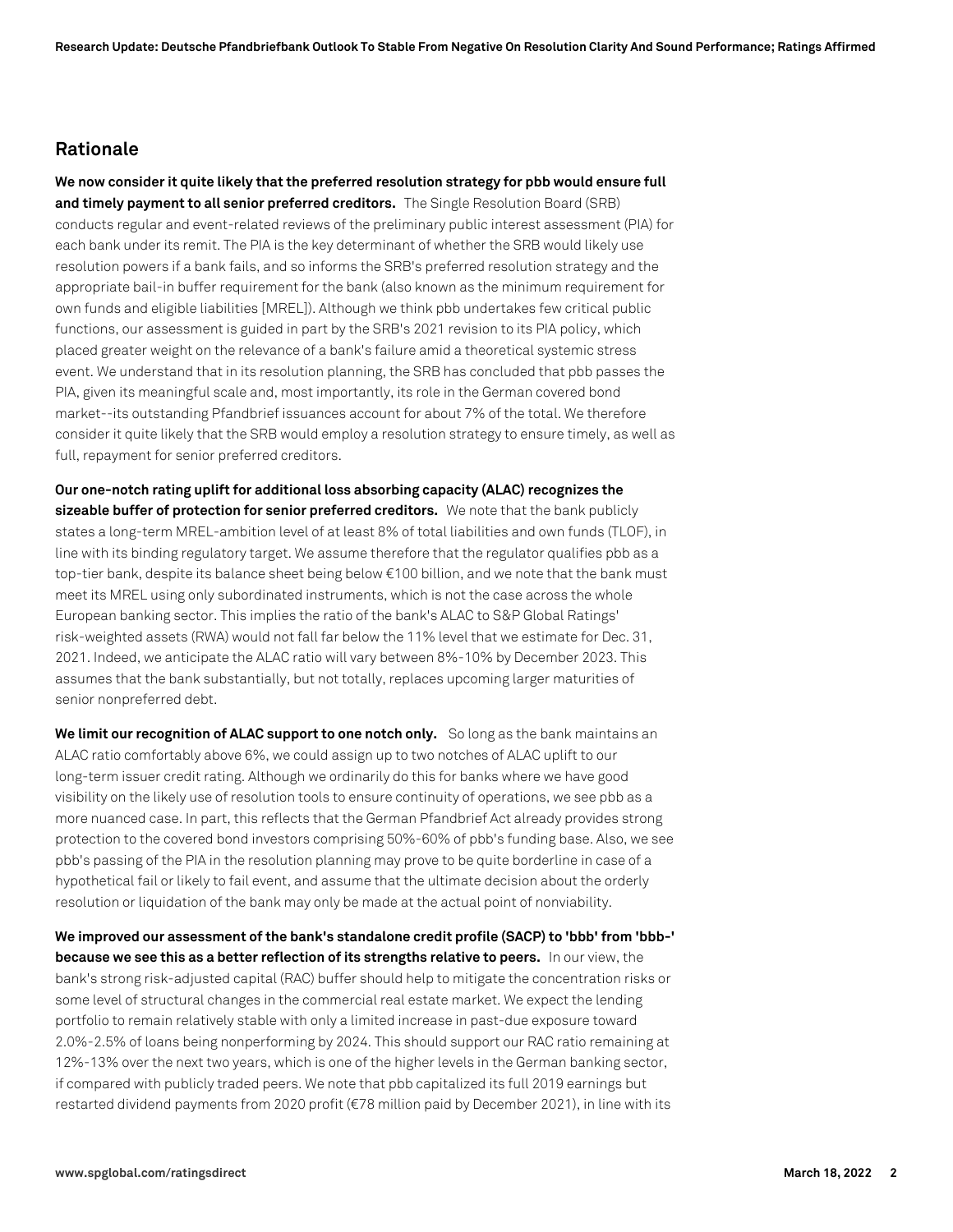publicly known profit-sharing policy. Our current capitalization forecast already assumes the expected €159 million pay-out on a robust €228 million reported profit for 2021, and the continued normalization of profit distribution through 2024.

#### **We note pbb's lack of direct exposure to Russia or Ukraine.**

However, an indirect impact remains possible. S&P Global Ratings acknowledges a high degree of uncertainty about the extent, outcome, and consequences of the military conflict between Russia and Ukraine. Irrespective of the duration of military hostilities, sanctions and related political risks are likely to remain in place for some time. Potential effects could include dislocated commodities markets--notably for oil and gas--supply chain disruptions, inflationary pressures, weaker growth, and capital market volatility. As the situation evolves, we will update our assumptions and estimates accordingly. See our macroeconomic and credit updates here: [Russia-Ukraine Macro,](https://www.spglobal.com/ratings/en/research-insights/topics/russia-ukraine-conflict) [Market, & Credit Risks.](https://www.spglobal.com/ratings/en/research-insights/topics/russia-ukraine-conflict) Note that the timing of publication for rating decisions on European issuers is subject to European regulatory requirements.

## **Outlook**

The stable outlook reflects our view of expected sustainable capitalization buffers maintained by pbb, with the RAC ratio remaining sufficiently above 10% in the next two years. The outlook remains underpinned by sound underwriting standards but also our assumption of a meaningful portion of the exposure remaining within the country risk of Germany. We also assume that the bank will maintain an ALAC ratio above 6%.

#### **Downside scenario**

We could downgrade pbb if we revise down our capital projection for the bank or anticipate far weaker loan portfolio quality. For example, high impairments or aggressive business growth might bring the RAC ratio below the 10% threshold.

### **Upside scenario**

We see an upgrade scenario as rather remote for pbb. Nevertheless, in time, we could raise the ratings if either:

- We see the bank's intrinsic credit strength as having improved. For example, this view could be supported by the projected RAC ratio increasing sustainably above 15%, with sustainably improved profitability compared to peers; or
- If we have even greater certainty that a resolution action on the bank, in case of failure, would support full and timely payment to senior preferred creditors, for example, because the evolution of pbb's business profile implies that it is undertaking more functions critical to financial stability.

## **Environmental, Social, And Governance**

### **ESG credit indicators: E-2, S-2, G-2**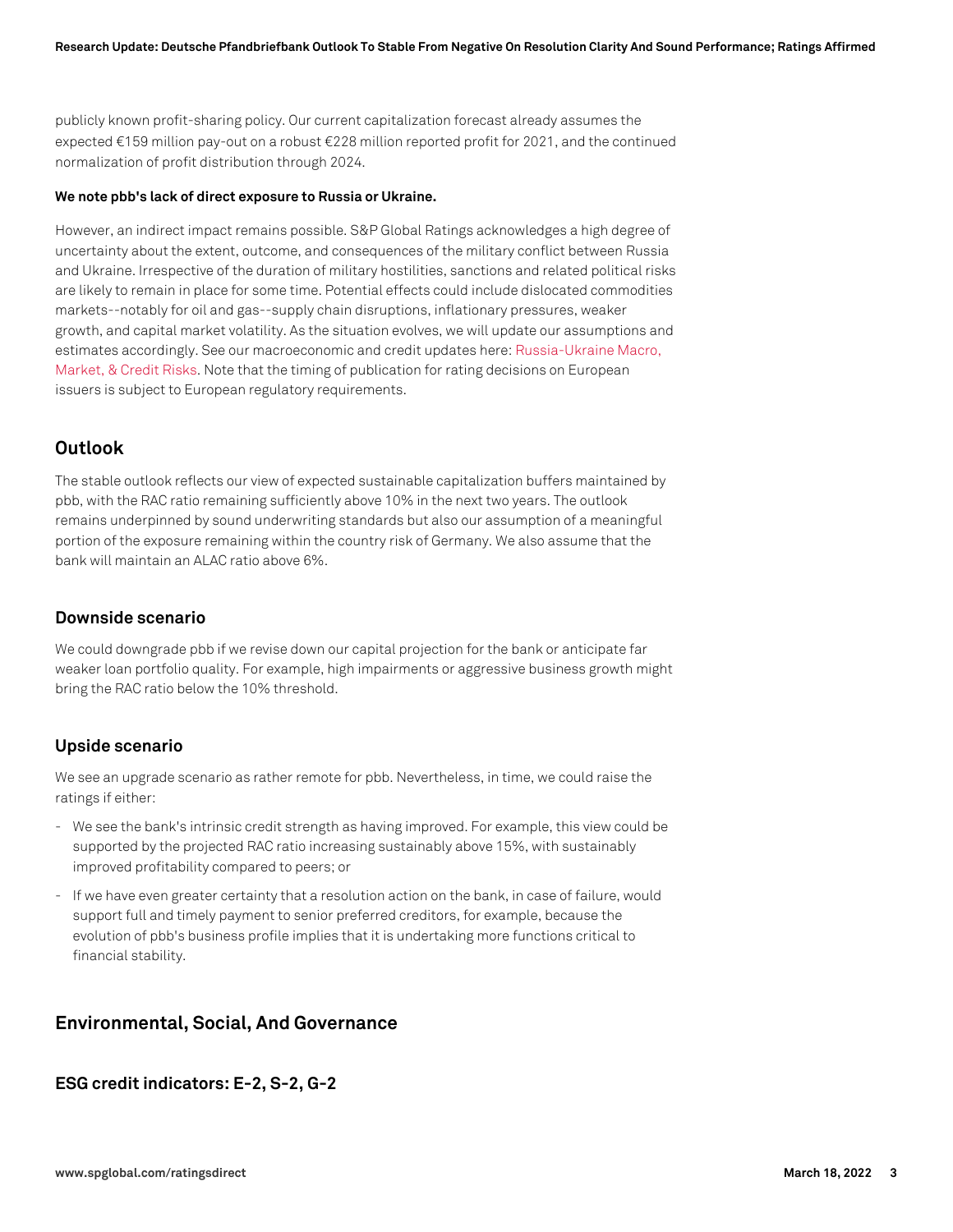We believe that environmental, social, and governance (ESG) factors for pbb are broadly in line with its industry and domestic peers. We note that the bank has developed green concepts for its own funding instruments and a green lending framework in relation to properties with high environmental standards. We believe that the environmental specifications of buildings have become increasingly important to investors or property tenants. Therefore, reflecting these factors should help to defend rent levels and the market value of the properties in the longer term.

# **Ratings Score Snapshot**

|                                   | To               | From                 |
|-----------------------------------|------------------|----------------------|
| <b>Issuer Credit Rating</b>       | BBB+/Stable/A-2  | BBB+/Negative/A-2    |
| <b>SACP</b>                       | bbb              | $b$ <sub>b</sub> $-$ |
| Anchor                            | $bbb +$          | $bbb +$              |
| Business position                 | Constrained (-2) | Constrained (-2)     |
| Capital and earnings              | $Strong(+1)$     | $Strong(+1)$         |
| Risk position                     | Moderate (-1)    | Moderate (-1)        |
| Funding                           | Adequate         | Adequate             |
| Liquidity                         | Adequate (0)     | Adequate (0)         |
| Comparable ratings analysis       | $+1$             | 0                    |
| Support                           | $+1$             | $+2$                 |
| ALAC support                      | $+1$             | $+2$                 |
| <b>GRE</b> support                | $\Omega$         | $\Omega$             |
| Group support                     | 0                | 0                    |
| Sovereign support                 | $\Omega$         | $\Omega$             |
| Additional factors                | $\Omega$         | 0                    |
| SACP--Stand-alone credit profile. |                  |                      |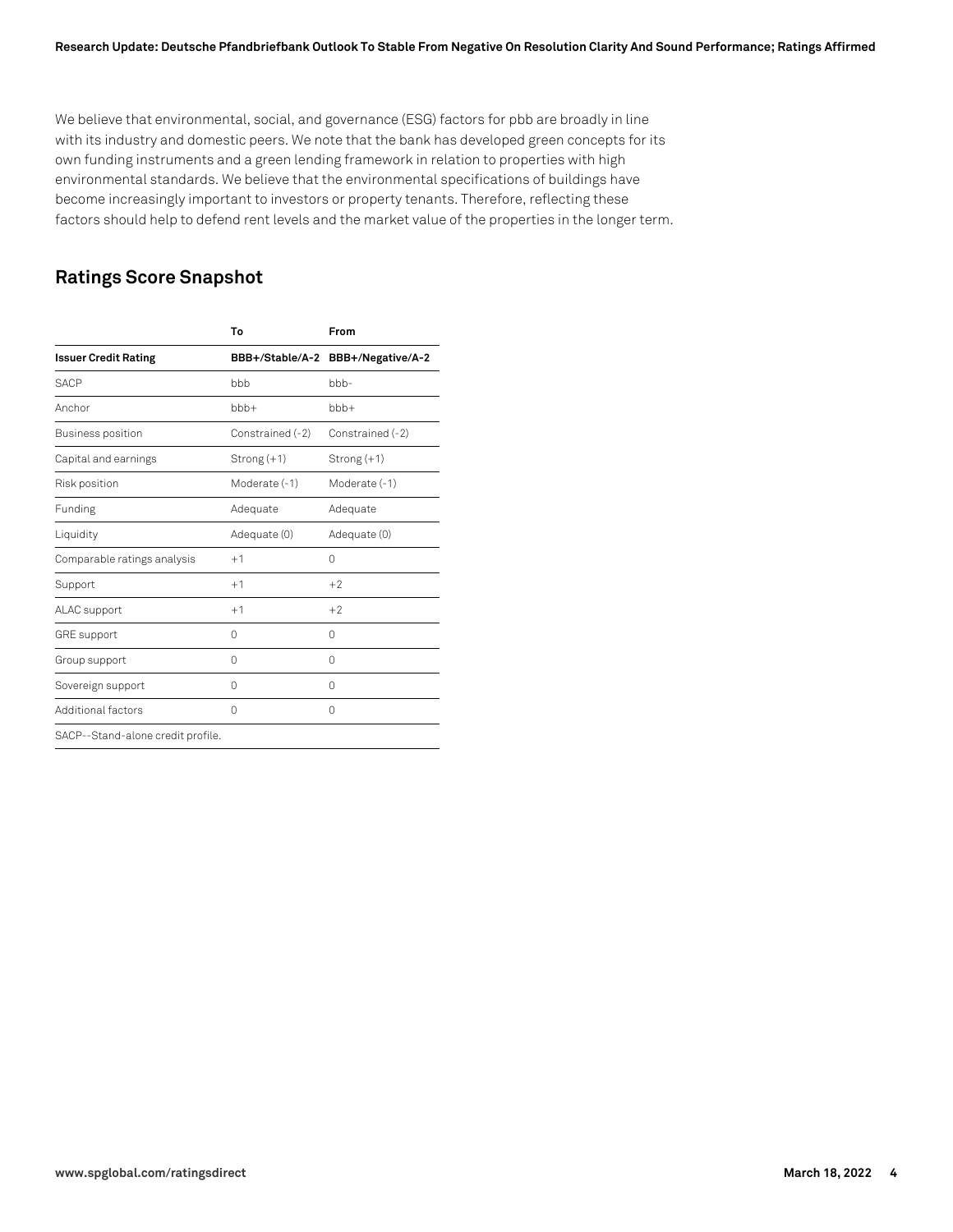|                     |                                   | AA+ | AA | AA- | $A+$ | $\mathsf{A}$ | A- | BBB+ | <b>BBB</b>  | BBB-     | BB+ | BB       | BB- | $B+$ | B | <b>B-</b> |
|---------------------|-----------------------------------|-----|----|-----|------|--------------|----|------|-------------|----------|-----|----------|-----|------|---|-----------|
| <b>Issuer level</b> | Resolution<br>counterparty rating |     |    |     |      |              |    |      |             |          |     |          |     |      |   |           |
|                     | Issuer credit rating              |     |    |     |      |              |    |      |             |          |     |          |     |      |   |           |
|                     | Stand-alone credit profile        |     |    |     |      |              |    |      |             |          |     |          |     |      |   |           |
|                     | Senior unsecured                  |     |    |     |      |              |    |      | <b>ALAC</b> |          |     |          |     |      |   |           |
| <b>Issue level</b>  | Senior<br>subordinated            |     |    |     |      |              |    |      | $1a(-1)$    |          |     |          |     |      |   |           |
|                     | NDSD / Tier 2                     |     |    |     |      |              |    |      | $1a(-1)$    | $1c(-1)$ |     |          |     |      |   |           |
|                     | AT1 (7% trigger)                  |     |    |     |      |              |    |      | $1a(-1)$    | $1b(-2)$ |     | $1c(-1)$ |     |      |   |           |

#### Deutsche Pfandbriefbank AG: Notching

#### Key to notching

|  | Stand-alone credit profile |  |  |
|--|----------------------------|--|--|
|--|----------------------------|--|--|

Issuer credit rating  $\sim$   $\sim$   $\sim$ 

ALAC Additional loss-absorbing capacity buffer

1a Contractual subordination

1b Discretionary or mandatory nonpayment clause and whether the regulator classifies it as regulatory capital

1c Mandatory contingent capital clause or equivalent

Note: The number-letter labels in the table above are in reference to the notching steps we apply to hybrid capital instruments, as detailed in table 3 of our "Hybrid Capital: Methodology And Assumptions" criteria, published on July 1, 2019. AT1--Additional Tier 1. NDSD--Non-deferrable subordinated debt.

Copyright © 2022 by Standard & Poor's Financial Services LLC. All rights reserved.

# **Related Criteria**

- Criteria | Financial Institutions | Banks: Banking Industry Country Risk Assessment Methodology And Assumptions, Dec. 9, 2021
- Criteria | Financial Institutions | General: Financial Institutions Rating Methodology, Dec. 9, 2021
- General Criteria: Environmental, Social, And Governance Principles In Credit Ratings, Oct. 10, 2021
- General Criteria: Group Rating Methodology, July 1, 2019
- General Criteria: Hybrid Capital: Methodology And Assumptions, July 1, 2019
- Criteria | Financial Institutions | General: Risk-Adjusted Capital Framework Methodology, July 20, 2017
- General Criteria: Methodology For Linking Long-Term And Short-Term Ratings, April 7, 2017
- General Criteria: Principles Of Credit Ratings, Feb. 16, 2011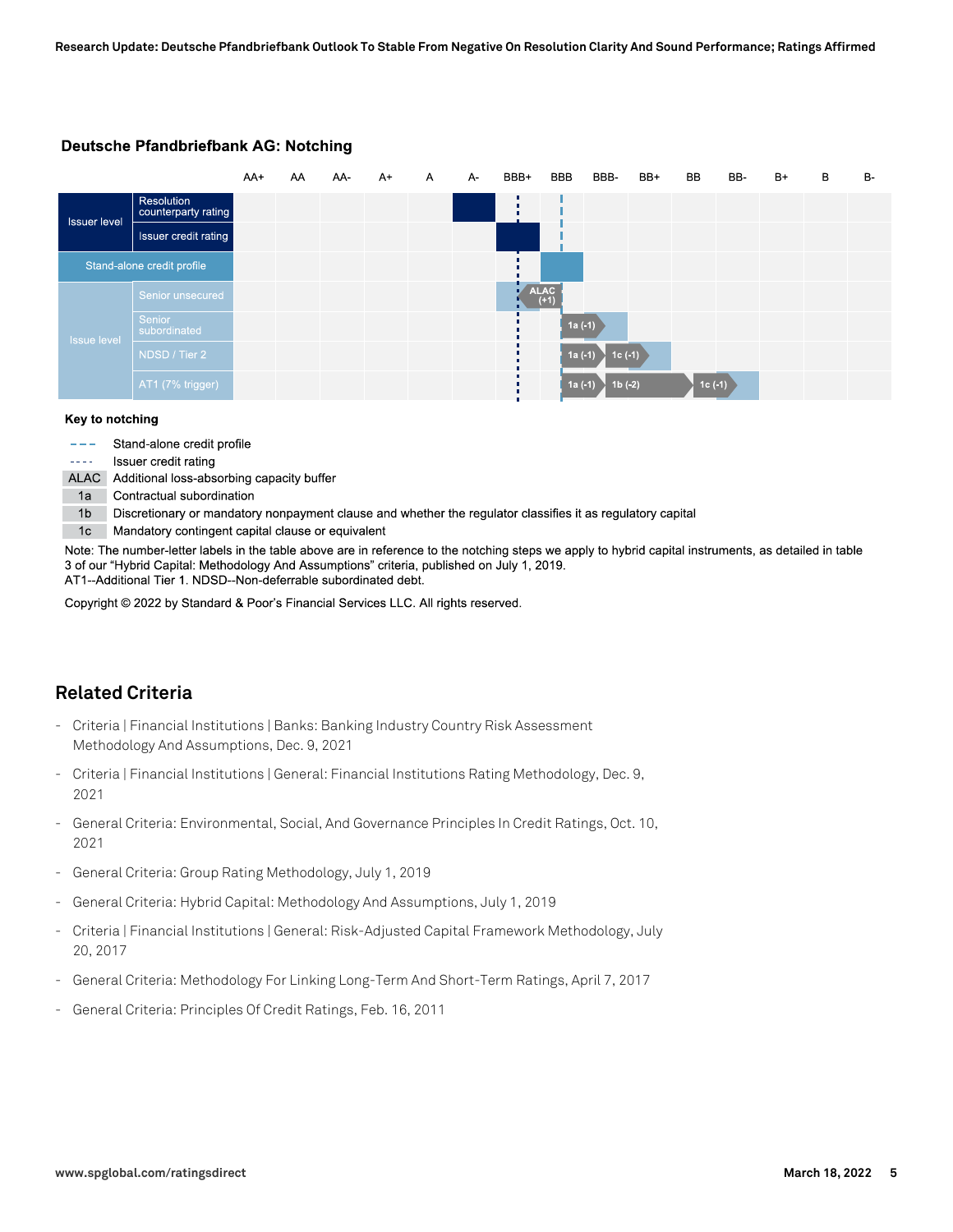## **Related Research**

- German Bank Ratings Affirmed Under Revised Financial Institutions Criteria, Jan. 28, 2022
- Deutsche Pfandbriefbank AG, Oct. 14, 2021
- Banking Industry Country Risk Assessment: Germany, Oct. 5, 2021
- Various German Banks Downgraded On Persistent Profitability Challenges And Slow Digitalization Progress, June 24, 2021
- Germany 'AAA/A-1+' Ratings Affirmed; Outlook Stable, March 26, 2021
- Hamburg Commercial Bank AG And Deutsche Pfandbriefbank AG Ratings Removed From CreditWatch Negative And Affirmed, Dec. 15, 2020

# **Ratings List**

| <b>Ratings Affirmed</b>                  |                                   |           |  |  |  |  |
|------------------------------------------|-----------------------------------|-----------|--|--|--|--|
| Deutsche Pfandbriefbank AG               |                                   |           |  |  |  |  |
| Resolution Counterparty Rating A-/--/A-2 |                                   |           |  |  |  |  |
| Deutsche Pfandbriefbank AG               |                                   |           |  |  |  |  |
| Senior Unsecured                         | BBB+                              |           |  |  |  |  |
| Commercial Paper                         | $A-2$                             |           |  |  |  |  |
| <b>Ratings Affirmed; Outlook Action</b>  |                                   |           |  |  |  |  |
|                                          | To                                | From      |  |  |  |  |
| Deutsche Pfandbriefbank AG               |                                   |           |  |  |  |  |
| Issuer Credit Rating                     | BBB+/Stable/A-2 BBB+/Negative/A-2 |           |  |  |  |  |
| Upgraded                                 |                                   |           |  |  |  |  |
|                                          | To                                | From      |  |  |  |  |
| Deutsche Pfandbriefbank AG               |                                   |           |  |  |  |  |
| Senior Subordinated                      | BBB-                              | $BB+$     |  |  |  |  |
| Subordinated                             | $BB+$                             | <b>BB</b> |  |  |  |  |
| Junior Subordinated                      | BB-                               | $B+$      |  |  |  |  |

Certain terms used in this report, particularly certain adjectives used to express our view on rating relevant factors, have specific meanings ascribed to them in our criteria, and should therefore be read in conjunction with such criteria. Please see Ratings Criteria at www.standardandpoors.com for further information. A description of each of S&P Global Ratings' rating categories is contained in "S&P Global Ratings Definitions" at https://www.standardandpoors.com/en\_US/web/guest/article/-/view/sourceId/504352 Complete ratings information is available to subscribers of RatingsDirect at www.capitaliq.com. All ratings affected by this rating action can be found on S&P Global Ratings' public website at www.standardandpoors.com. Use the Ratings search box located in the left column. Alternatively, call one of the following S&P Global Ratings numbers: Client Support Europe (44) 20-7176-7176; London Press Office (44) 20-7176-3605; Paris (33) 1-4420-6708; Frankfurt (49) 69-33-999-225; or Stockholm (46) 8-440-5914